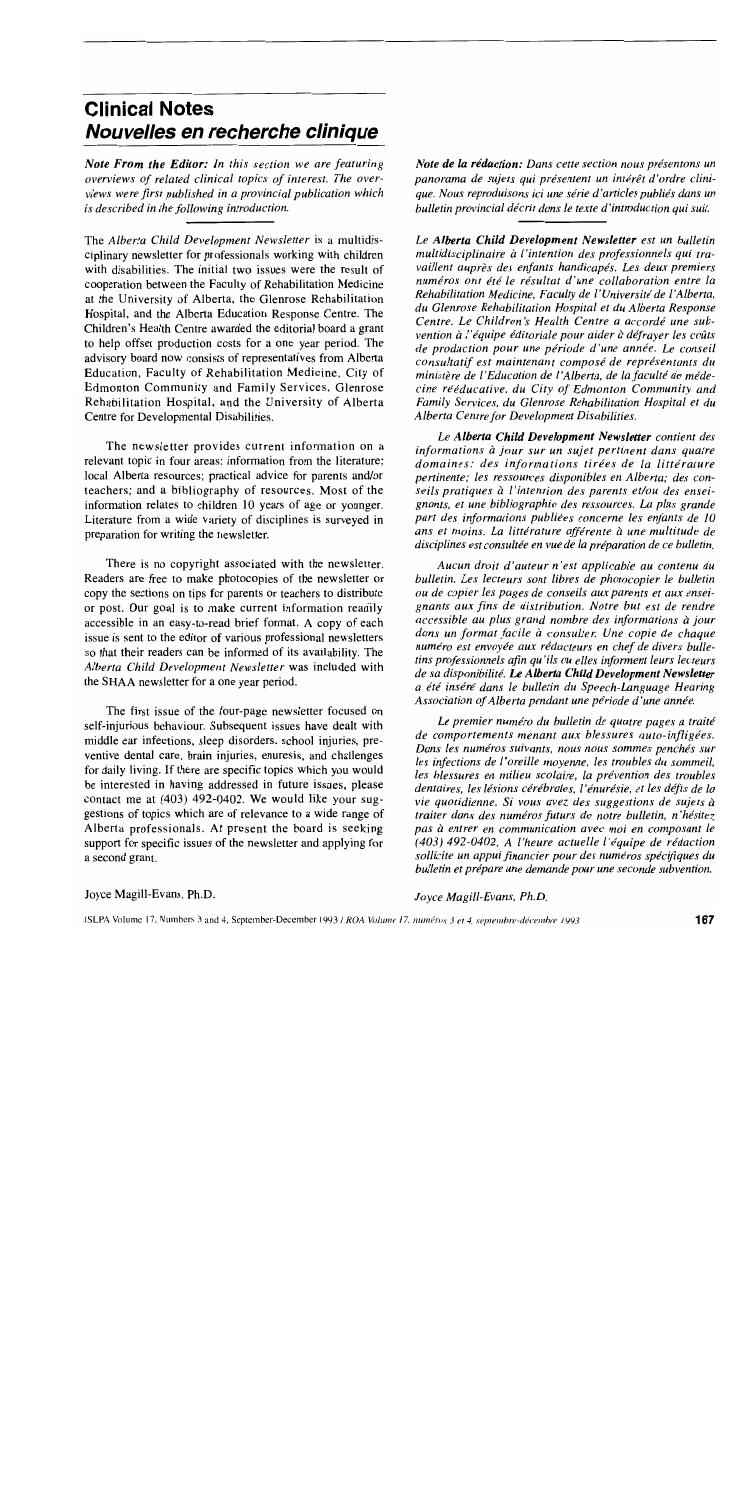# **What is Self-Injurious 8ehavior?'**

Self-injurious behavior (SIB) is defined as self-inflicted injury causing temporary or permanent tissue damage. It is one of the most dramatic categories of excessive behavior in persons with disabilities.

Common factors of SIB are head banging, biting, scratching, pinching, and gouging. SIB tends to be chronic and repetitious varying from a few times a day to several times a second. SIB may occur among all children but usually disappears by the age of five.

There are procedures to decrease the chance that SIB will occur at all. One involves the reinforcement of other behaviors that are incompatible with SIB or that distract the child from self-injury.

# **Literature Review**

#### Children with Self-Injurious Behavior

Hyman *S.,* Fisher w., Mercuqliano M., Cataldo, M.F. *Pediatrics,* 1990 Mar: 85: 437-41

Self-injurious behavior is often present in individuals with a mental handicap. Medical and developmental characteristics of 97 children, adolescents and young adults (age range 11 months to 21 years) assessed and treated for self-injurious behavior in a specialized interdisciplinary inpatient unit between 1980 and 1988, were reviewed. This population differed from those reported in previous studies in that it was school aged and predominantly community based. Severe or profound mental retardation was present in 82.5% of the patients. The causative diagnoses associated with selfinjurious behavior were similar to those of severe mental retardation alone. Associated disabilities represented at greater than expected frequencies included pervasive developmental disorders, visual impairment and a history of infantile spasms. Most patients (81.4%) engaged in more than one type of self-injurious behavior. Scratching was most common. Physical injury was documented in 77% of cases; the injuries most frequently reported were excoriations, scars/callus formation. hematomas and local infection. As community placement of handicapped individuals continues to increase, pediatricians will be called upon to monitor patients who engage in self-injurious behavior.

#### The Self-Injury Trauma (SIT) Scale

Iwata, B.A., et. aI., *Journal of Applied Behavior Analysis* 1990: 23: 99-110

Results of this study indicate that the Self-Injury Trauma (SIT) Scale is a reliable method for collecting data on surface tissue damage caused by SIB. The advantages of the SIT Scale include its objectivity, its applicability to the most commonly seen forms of SIB and its provision for documenting multiple aspects of surface injury (location, type, number and severity). Given these characteristics, the SIT Scale may be helpful in documenting the extent of damage caused by SIB, in determining initial risk, as a secondary source of data in substantiating successful treatment, or perhaps, as a primary source of data in epidemiological studies or follow-up situations in which it might be impossible to conduct direction observation.

### Psychopharmacology of Self-Injurious Behavior in the Mentally Retarded

Farber

*J. Amer. Acad. Child Adol. Psychiatric.,* 1987: 26, 3: 296-302

The most important question that must be addressed, is whether medication should be used at all. Recent trends, both in inpatient and outpatient settings, have turned away from pharmacological approaches and toward behavioral ones. SIB is a phenomenon that should perhaps be slower in following this trend. It differs from other stereotypes in that the potential for serious injury exists, even if rarely realized in practice (perhaps because of broad use of medication, restraints, etc.); many behavioral approaches, such as extinction, that are used for more benign behaviors are impossible because of the risks involved.

In treating SIB there does not need to be a dichotomy between pharmacological and behavioral approaches, as is often the case at present. Attention should be given to combining the two (as in Durand, 1982). Behavioral psychology has much to offer, both in terms of treatment and data collection approaches. Medication, by providing a rapid decrease in SIB, may be able to bring it under sufficient control such that a behavior program can be carried out without excessive risk to the patient. Medication also has the practical advantage, unlike behavior programs, of being easily transferred across settings and institutions. Medication has an important role to play in the treatment of SIB, and in collaboration with other disciplines. The well-designed scientific study of drug treatment should be a major thrust of SIB research in the next decade.

### Self.Injurious Behavior: A Somatosensory Treatment Approach

Hirama, H. 1989. Baltimore, MD: CHESS Pub. (37 pages) ISBN 0-935273-01-8

This booklet includes a description of SIB and its etiology together with a brief review of the literature dealing with different treatment approaches. The author then describes the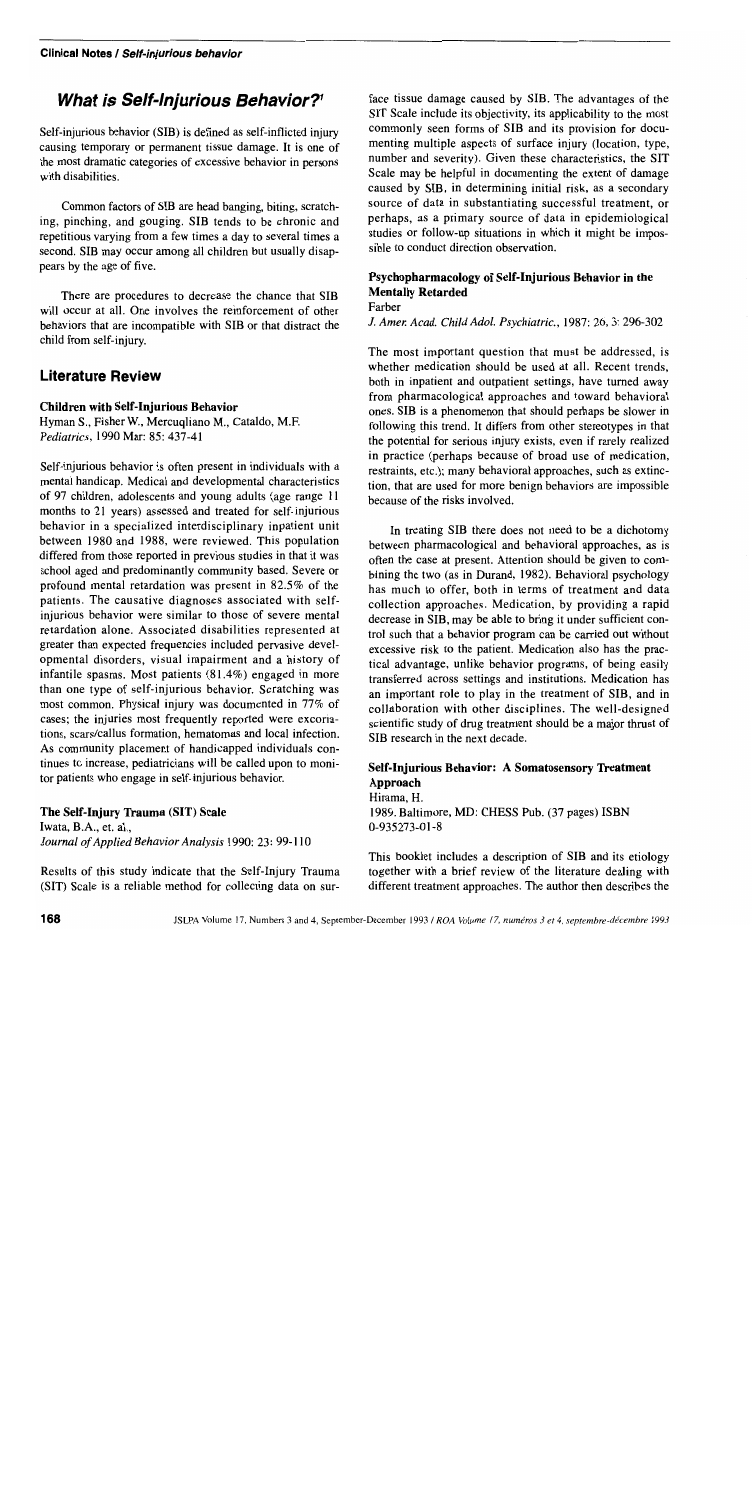### Clinical Notes / Sieep disorders

effectiveness of a tactile simulation program with eight institutionalized, nonambulatory, nonverbal adolescents, which results in a marked decrease in SIB. The author also includes a description of a treatment program.

### Tips For Families on Self-Injurious Behavior (SIB)

1. Early intervention is more effective. Ask your doctor, nurse or teacher if you are concerned about your child injuring himself.

When you see a health care professional, be ready to answer the following questions:

- What part of the party is injured most?
- How does this injury occur?
- How often does it occur?
- When is the child most likely to engage in SIB?
- Can you get the child to stop the SIB and if so, how?
- What are the circumstances in which the SIB is least likely?
- 2. There is increasing evidence of a biochemical (biological) cause for self-injurious behavior. Brain damage, biochemical or neurological, is thought to release endorphins (opiate like substances), which cause the threshold for this substance to be raised. This is thought to initiate a cycle of self-injurious behaviors that also release endorphins so keeping at the level desired by the body. Drugs that block the action of these opiate like substances have been found on an experimental basis to reduce the frequency of SIB.
- 3. Medical causes should be ruled out in conjunction with your family doctor and specialists (pediatricians, psychiatrists, neurologists).
- 4. A combination of approaches is likely to be most effective-medical (medications), behavioral management (behavioral modifications) and environmental (structured environment).
- 5. This can be a chronic and stressful problem for the family with the need for all (child, parents and siblings) to get some relief (a night out, respite care, etc.).

# *Resources for Teachers, Parents, Health Professionals\**

Azrin, N.H., Besalel, V.A., and Wisotzek, I.E. (1982). Treatment of self·injury by a reinforcement plus interruption procedure. *Analysis and Intervention in Developmental Disabilities,* 2,105-114.

Donnellan, A.M. et al. (1984). Analyzing the communicative functions of aberrant behavior. *Journal of the Association for Persons with Severe Handicaps,* 9, 201·212.

Durand, V.M. and Crimmins, D.B. (1988). Identifying the variables maintaining self-injurious behavior. *Journal of Autism* and *Developmental Disorders,* 18 (l), 99-117.

Edelson, S.M. (1984). Implications of sensory stimulation in self· destructive behavior. *American Journal of Mental Deficiency, 89*  (2), 140-145.

Favell. I.E., McGimsey, IF.. and Schell. R.M. (1982). Treatment of self-injury by providing alternate sensory activities. *Analysis and Intervention in Developmental Disabilities,* 2, 83-104.

Gaylord-Ross, *R.I.,* Weeks, S.M., and Lipner, C. (1980). An analysis of antecedent, response, and consequence events in the treatment of self-injurious behavior. *Education and Training of the Mentally Retarded,* 15,35·42.

Griffin, 1.C. et al. (1987). A community survey of self-injurious behavior among developmentally disabled children and adolescents. *Hospital and Community Psychiatry,* 38 (9), 959-63.

Gunter, P.L. (1984). Self-injurious behavior: Characteristics, aetiology and treatment. *Exceptional Child,* 31 (2), 91-98.

lenson, W.R. et a!. (1985). Reduction of self-injurious behavior in an autistic girl using a multifaceted treatment program. *Journal of Behavior Therapy and Experimental Psychiatry, 16 (1), 77-80.* 

Lettick, A. et aJ. (1980). *Benhanven's manual for handling severe*  aggression and self-abuse. New Haven, CT: The Benhaven Press.

Meyer, Luanna H. and Evans, lan M. (May, 1989). *Nonaversive intervention for behavior problems: A manual for home and com· munity.* Baltimore, MD: Paul H. Brookes Publishing Co.

Mohr, C. and Sharpley, C.F. (1985). Elimination of self-injurious behavior in an autistic child by use of overcorrection. *Behavior Change,* 2 (2), 143-147.

Pickering, D. and Morgan, S.B. (1985). Parental ratings of treat· ments of self·injurious behavior. *Journal of Autism and Developmental Disorders,* 15 (3), 303-314.

Rincover, A. (1980). *How to use sensory extinction: A nonaversive treatment for self-stimulation and other behavior problems.*  Lawrence, KS: H & H Enterprises.

Smith, M.D. (1985). Managing the aggressive and self-injurious behavior of adults disabled by autism. *Journal of the Association for Persons with Severe Handicaps,* 10 (4),228-232.

Weeks, M. and Gaylord-Ross, R. (1981). Task difficulty and aberrant behavior in severely handicapped students. *Journal of Applied Behavior Analysis,* 14,449-463.

\*The above bibliography was supplied by the Edmonton Autism Society.

lReprinted with permission from the *Alberta Child Development Newsletter,* Vo!. I, No. 1, lanuary 1992.

# **Sleep Oisorders***<sup>2</sup>*

Sleep disorders, well recognized in infants, are also common and may be persistent or recurring in older children. This has led to increasing study and research into the causes and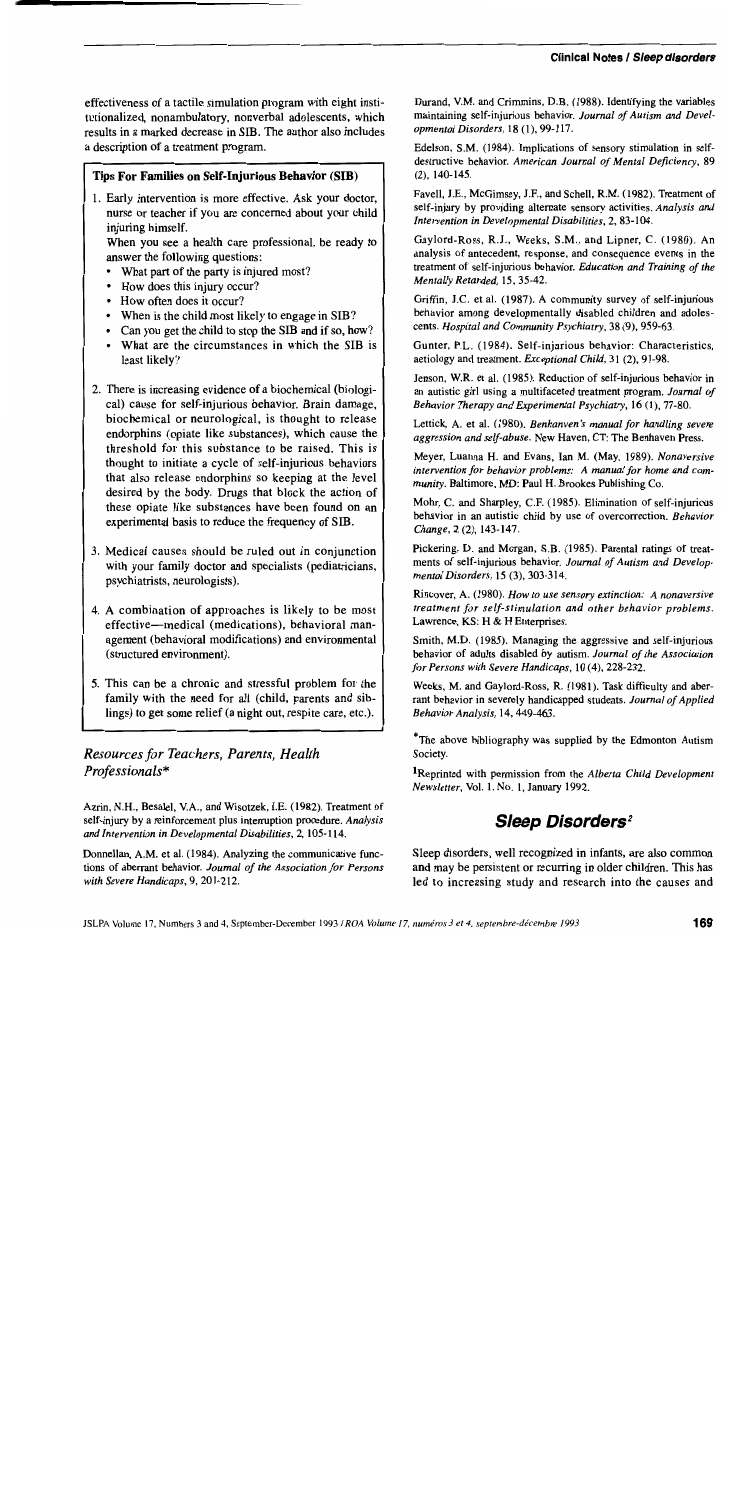#### Clinical Notes / Sleep disorders

consequences. However, this has yet to result in practical suggestions based on scientific information being freely available to parents. Sleep disorders can be generally classified as difficulty in settling into sleep, difficulty in returning to sleep after arousal, and night fears or night terrors.

| Types         | Causes (examples)                                             |  |  |
|---------------|---------------------------------------------------------------|--|--|
| Physiological | respiratory obstruction, large tonsils                        |  |  |
| Environmental | excessive noise or light, inadequate<br>sleeping arrangements |  |  |
| Behavioral    | bedtime routine or management                                 |  |  |

Persistent sleep disorders can create stress for the child, parents, family unit and ultimately create stress for the parents in their work environment.

Older children may be affected by marital discord in the home, problems at school, with peers or siblings, or other stress factors.

Treatment of sleep disorders is dependent on the underlying causes. In the absence of psychological causes, treatment may include parent education on sleep cycles, parent and/or child counselling and behavior modification. Medications are usually a last resort and may be useful for crisis situations when there is significant family disruption.

### **Literature Review**

#### Sleep problems: A group approach

Carpenter, A. *Health Visitor. 1990:63,9:305-307* 

Various studies indicate the prevalence of sleeplessness is 20% in children up to two years old and 14% in children up to three years old. The peak prevalence occurs in 12-18 month old babies. Although some parents perceive sleeplessness in children (difficulty in settling into sleep and night waking) as inevitable, others perceive it as the behavior which causes most stress.

Behavior therapy is generally recognized as the most appropriate and effective intervention as sleeplessness can be reduced or exacerbated according to the parents' reactions.

Early treatment is needed. The most effective intervention provides professional support and mobilization of support networks within families and communities, e.g. relatives and friends. As well as receiving treatment on an individual basis, groups of parents can focus on practical approaches to modifying a child's behavior.

Programs can take various forms: shaping behavior through gradual withdrawal of parent contact on settling or waking; extinction by leaving the child to cry; star charts for older children; and restructuring bedtime routines where appropriate.

In addition to these structured programs, issues, such as feelings of guilt, anger and resentment towards a child, can be discussed and explored within the group.

#### Annotation: Sleep and its disorders in children Home, 1.

*Journal of Child Psychology and Psychiatry. 1992:33,*  473-478

This general review article contains 43 references and addresses problems associated with sleep in children and their treatment.

Topics include normal sleep, difficulty going to sleep, night-time feeding, sleep-wake rhythm disorders, dreaming sleep (REM) and its disorders (nightmares), slow wave sleep and its disorders (sleepwalking, night terrors), epilepsy in sleep, and other general sleep problems.

The author feels many sleep problems are unwittingly caused by parents and these behavioral problems can be quickly resolved.

#### Reducing sleep disruptions in young children. Evaluation of therapist-guided and written information approaches: A brief report

Seymour, EW., Brock, P., During, M., and Poole, G. *Journal of Child Psychology and Psychiatry. 1989:30,*  913-918

Forty-five New Zealand children (mean age 18 months) with sleep problems were randomly assigned to groups. The program group received a written parent guide (describing organized bedtime routine, and procedures for settling, handling crying, getting out of bed), an hour long interview, and daily phone calls as needed. The written information group received the parent guide (questions were answered). The control group was placed on a waiting list.

The program group progressed more rapidly during the initial two weeks. The program and written information groups did not differ from other at four weeks post-treatment, and also had more improvement than the control group.

#### Sleep problems in healthy preadolescents

Kahn, A., Van de Marckt C., Rebuffat E., Mozin MJ., Sottiaux M., Blum D., Hennart P. *Paediatrics. 1988:84,542-546*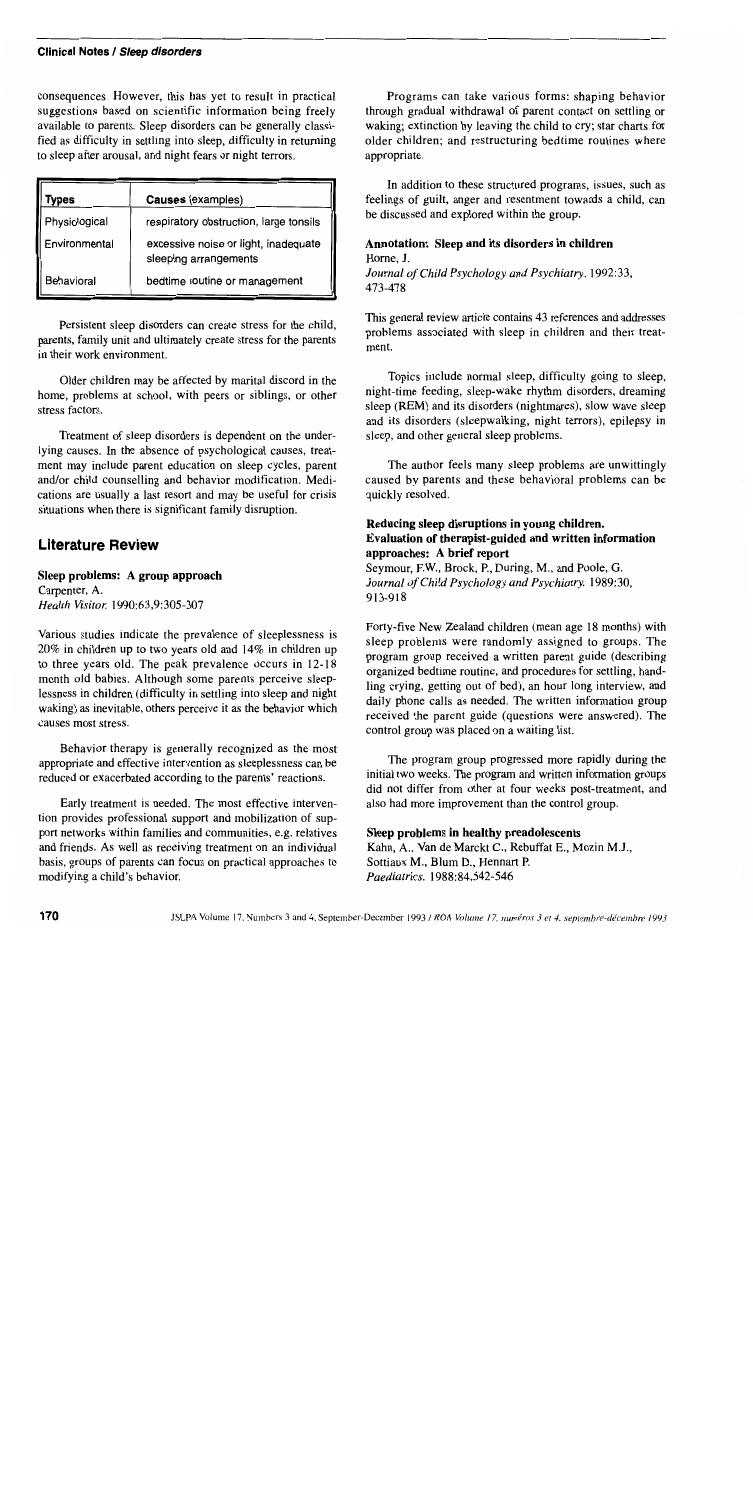Few data exist concerning sleep problems in preadolescents. In this study, a parent report questionnaire was developed and completed by 972 parents of third, fourth and fifth grade children from randomly selected schools in an urban area.

Sleep difficulties lasting more than six months were present in 43% of the children. Wakening periods of longer than 30 minutes were present in 14% of the children and more than one arousal occurred at least two nights a week.

Variables identified for poor sleepers were low levels of parent education and professional status, divorced or separated parents, and more noise or light in the sleeping rooms. There was also a higher incidence of somnambulism (sleepwalking), somniloquia (talking in sleep), and night fears (nightmares and night terrors) than in children who slept well. Boys who slept poorly were more likely to have insomniac fathers. Four per cent of poor sleepers used sedatives regularly.

Among poor sleepers, 79% had passed their school year, although school achievement difficulties were significantly higher in poor sleepers than in those without sleep problems. A desire for counselling was expressed by 28% of families with poor sleepers.

The researchers suggest more attention by pediatricians to sleep problems in apparently normal preadolescents. Pediatricians could help alleviate parental anxiety and help to limit sedative use in children.

#### **Tips for Parents on Sleep Disorders\***

- If a child's sleep patterns create a problem-then there is a problem to be dealt with early.
- Have your child's health checked by your pediatrician to exclude a physical cause (e.g. tonsils and adenoids, respiratory infections).
- A consistent bedtime routine followed by both parents is indispensable: maintains discipline and avoids bargaining.
- Infants learn by association. Put infants to bed when drowsy but not asleep.
- Leave infants to cry for a short time.

#### **For older children:**

- Make bedtime a pleasant time.
- Children should be taught their bedtime routine.
- Warn children that bedtime is near, maybe 15 minutes beforehand.
- Spend some special time with your child before bed. Read a story, have a conversation.
- Avoid rough and tumble games. These only excite children and make it more difficult to go to sleep.
- A favourite toy or blanket may reassure your child.
- Children sleep better when tired after physical activity held earlier in the day.
- If your child has night fears, talk about them. Reassure your child that you are there for protection.
- Leave a nightlight or hall light on. Leave the door ajar if necessary.
- Talk with your child about the effects of T.V. programs. A question such as "What is happening?" or "What are you watching?" is sufficient to alert you.
- Medications should be only for "crisis" periods.

# \* *Sources:* Dr. Deborah Andrews, Consultant Pediatrician, Developmental Pediatrics, Glenrose Rehabilitation Hospital Dr. David Merchant, Clinical Psychologist

Ferber, R. (1985). *Solve Your Child's Sleep Problems.* New York: Simon & Schuster.

# *Resources for Teachers, Parents, Health Professionals*

Adams, L.A., Rickert, V.I. (1989). Reducing bedtime tantrums: Comparison between positive routines and graduated extinction. *Pediatrics. 84,756-61.* 

Balsmeyer, B. (1990). Sleep disturbances of the infant and toddler. *Pediatric Nursing. 16,447-52.* 

Cook, J., and Burd, L. (1990). Preliminary report on construction and validation of a Pediatric Sleep Disturbance Questionnaire. *Perceptual and Motor Skills. 70,259-267.* 

Ferber, R. (1985). *Solve your child's sleep problems.* New York: Simon and Schuster.

Ferber. R. (1990). Sleep schedule-dependent causes of insomnia and sleepiness in middle childhood and adolescence. *Pediatrician.*  17,13-20.

Fisher, B.E., Rinehart, S. (1990). Stress, arousal, psychopathology and temperament: A multidimensional approach to sleep disturbance in children. *Person. 11,431-438.* 

France, KG., Blampied, N.M., Wilkinson, P. (1991). Treatment of infant sleep disturbance by Trimeprazine (Panectyl) in combination with extinction. *Developmental* and *Behavioml Pediatrics. 12,308-314.*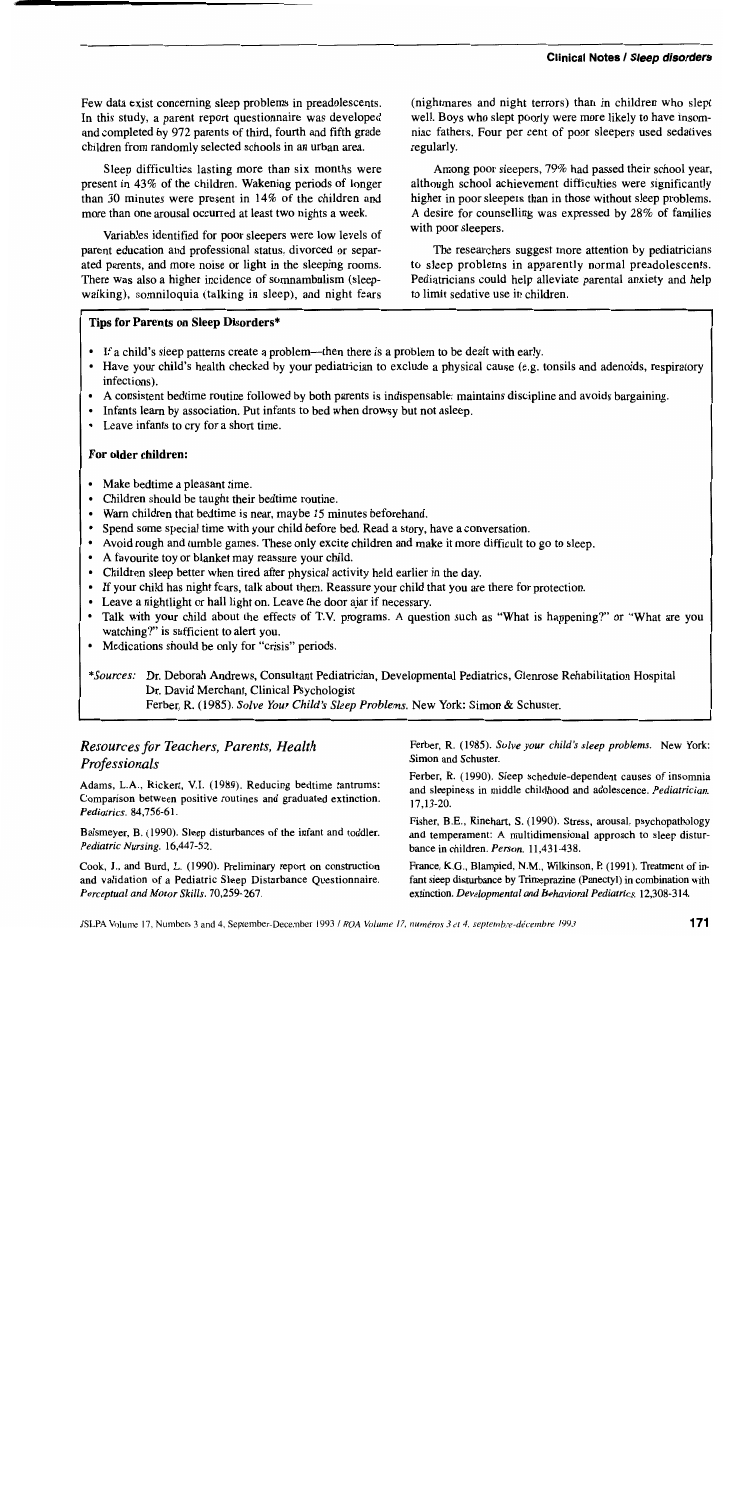#### **Clinical Notes / School injuries**

Jimmerson, K.R. (1991). Maternal, environmental, and temperamental characteristics of toddlers with and toddlers without sleeping problems. *Journal of Pediatric Health Care.* 5(2),71-77.

Kataria, S., Swanson M.S., Trevathan, G.E. (1987). Persistence of sleep disturbances in preschool children. *Journal of Paediatrics.*  110,642-646.

Katz, L.G. (1990). Nightmares and other sleep problems. *Parents.*  65(4).192.

Madansky, D., Edelbrock, C. (1990). Cosleeping in a community sample of 2- and 3-year old children. *Pediatrics. 86,197-203.* 

Quine, L. (1991). Sleep problems in children with mental handicaps. *Journal of Mental Deficiency Research. 35,269-290.* 

Richman, N., Douglas, J., Hunt, H., Landsdown, R., Levere, R. (1985). Behavioral methods in the treatment of sleep disorders  $-$  a pilot study. *Journal of Child Psychology and Psychiatry. 26,581-90.* 

Schaefer, C.E. (1990). Treatment of night wakings in early childhood and maintenance of effects. *Perceptual and Motor Skills.*  70,561-62.

Scott. G. Richards, P.M. (1990). Night waking in l-year-old children in England. *Child Care, Health and Development. 16-283-302.* 

Shaver, J.L.P. (1989). Sleep. *Annual Review of Nursing Research.*  7,71-93.

Stores, G. (1991). Confusions concerning sleep disorders and the epilepsies in children and adolescents. *British Journal of Psychiatry.* 158,1-7.

Wood. K.R. (1988). *Maternal, environmental. and temperamental characteristics of toddlers with and toddlers without sleep problems.* University of Alabama at Birmingham. D.S.N. (93p).

Woody, R.C. (1988). *Sleep disorders in children*. Seminar of Neurology. 8(1),71-77.

2Reprinted with permission from the *Alberta Child Development Newsletter.* Vo!. I, No. 3, August 1992.

# **School Injuries**<sup>3</sup>

Injuries are the leading cause of child mortality and ill-health in industrialized countries (World Health Organization, 1979). Most serious injuries occur outside school (e.g. traffic accidents); however, a significant number do happen in school environments. Canada Survey (1987) reported 262,000 injuries occurring in schools. The Edmonton Public School Board receives an average of 220 reported school injuries each school month. Although school boards identify injuries for insurance purposes, there is no accurate reporting system that also includes uninsurable, minor injuries.

School-related injuries are generally minor in terms of severity (e.g. cuts, scrapes and contusions); however, serious injuries, such as fractures, dislocations, internal injuries and brain injuries do occur. The cost of these injuries and the resources set aside to deal with them is quite considerable.

Researchers have concluded that most day care and elementary school injuries happen on the playground. They also note that injuries occur more often during unorganized activities on playgrounds and in school buildings.

Many school injuries are preventable if safety awareness and injury prevention strategies are established. The Canadian Standards Association has provided guidelines for manufacturing, installing and maintaining playground equipment. School administrators are responsible for ensuring safety standards in their schools.

The integration of students with disabilities into the school system requires additional safety precautions (e.g. ramps and guardrails for wheelchairs and hand rails for students lacking coordination or balance). However, safety measures and guidelines are only effective if they are observed by the users. Encouraging safety awareness and practice is a major step toward injury prevention in schools.

## **Literature Review**

Sheps, S. & Dewey Evans, G. (1987). **Epidemiology of school injuries: A 2-year experience in a municipal health department.** *Pediatrics,* 79, 69-75.

This study reviewed school injuries that occurred over a two year period in a municipal school district in Vancouver, B.C. The purpose was to identify epidemiologic features of school injuries, to determine data requirements for ongoing injury surveillance and to identify potential preventive strategies. The review included elementary and secondary school students.

During the review period, 3,009 injuries were reported, a rate of 2.82 per 100 students. The elementary school student rate was 2.85, the secondary school student rate was 2.78.

Playgrounds were the site of the highest overall rate, 0.81. Playgrounds were also the site of the highest injury rate for elementary students, 1.09. More than half of the recorded injuries resulted from "falls" and "striking mechanical or other objects."

Although contusions, abrasions and swelling were the most common injuries, other injuries included open wounds, fractures, sprains and dislocations, concussions, nosebleeds, whiplash, eye injuries, crushing and bums. The most common injuries to elementary students involved the head and face areas.

Key methodological issues that need to be addressed by researchers and the need for more comprehensive injury reporting systems for schools were identified. Also suggested was that playgrounds and sports activities require greater supervision to prevent school injuries.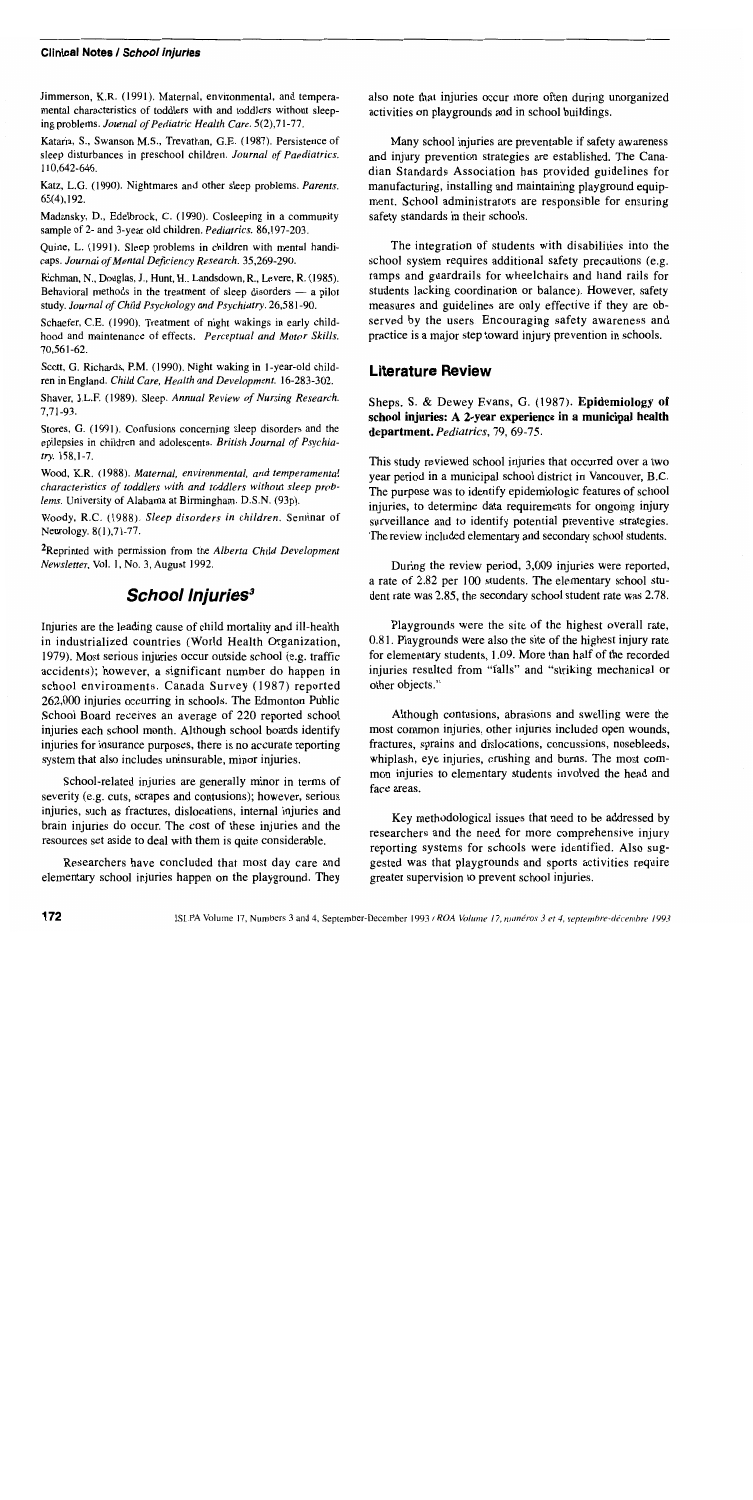Lenaway, D., Ambler, G. & Beaudoin, D. (1992). The epidemiology of school-related injuries: New perspectives. *American Journal of Preventive Medicine,* 8, 193-8.

This study was undertaken in nine schools in Boulder Valley School District, Colorado, to explore the etiology of schoolrelated injuries and to provide information relevant to their prevention. The study included elementary, middle/junior high and high school students.

Types of injuries reported included cuts, abrasions, contusions, fractures, dislocations, dental injuries, nosebleeds, dizziness and bites.

The injury rate among elementary students was 12.6 per 100 students. Playground injuries were highest at 6.2.

Cuts/abrasions, swelling and general pain were most frequently reported by elementary students. Body sites most frequently injured were wrist, hand, finger, leg, knee and head.

Playground equipment accounted for 38% of injuries. Climbing bars were associated with 51 % of these injuries.

The researchers concluded that a better understanding of the etiology of injuries should promote increased safety awareness in schools. As a result of the study, local schools planned to enhance school safety programs by developing preventive measures.

Winter, J. (1988). A medicolegal review of playground equipment injuries in children. *Pediatric Emergency Care,*  4,137-143.

Children are vulnerable to trauma and their susceptibility is high for playground injuries.

This review from the Department of Emergency Medicine, Minneapolis, argues strongly for injury prevention. Data collected from various countries (e.g. United States, New Zealand, Australia) stress the importance of regular maintenance and proper use of playground equipment. In

one study of 53 schools, 23% of playground equipment was found to be over 2.5 metres high and 88% of equipment was not set over impact-diminishing surfaces, increasing the possibility of severe injury. In another study of 880 children with head injuries, 30% were playground-related injuries.

Playground injury liability mostly deals with inadequate supervision and failure to remedy a dangerous condition after notice is given. Liability laws are complicated. By using examples of judgments, the reviewer explains how liability is determined and why responsibility is assigned.

Preventive measures for playground injuries include educating children, adequate supervision, planning safe playgrounds and enforcing rules for manufacturing, maintenance and play.

Hodgson, C., Woodward, C. & Feldman, W. (1985). Parent report of school-related injuries. *Canadian Journal of Public Health,* 76, 56-58.

Studies of school-related injuries generally concentrate on schools as the source of information. In this Ontario study, parents of school-aged children were randomly surveyed for injury information. Of the 2,111 questionnaires sent to parents, 53% were returned by mail and 32.1% were completed by telephone, giving a response rate of over 80%.

Parents of elementary school students reported the highest incidence of injuries. The reviewers suggest this could be because younger children are more likely to report injuries to their parents. The rate of injuries, including mUltiple injuries (i.e. more than one injury occurring during the specified month but not necessarily at the same time), was 22.1%. Nearly one-third of parents reporting injuries in a given month reported multiple injuries.

Although most injuries were considered minor, outside professional help was sought for 21 % of the injuries. Nearly two per cent required X-rays and two per cent reported school absences as a result of the injury. The average time absent was 5.2 days.

#### Tips for Teachers on School Injuries

- Provide adequate supervision for all activities during school hours. Review the school timetable and identify the time and place where risk factors are highest and ensure adequate supervision.
- Establish safety awareness education for staff and students on a periodic basis.
- Review injury records to identify potential hazards.
- Keep corridors free from clutter.
- Allow sufficient walking and wheelchair space between desks and other furniture.
- Maintain disabled students' wheelchair ramps, guardrails and handrails in good order.
- Clearly identify hazardous liquids and keep supplies locked. This includes janitorial supplies.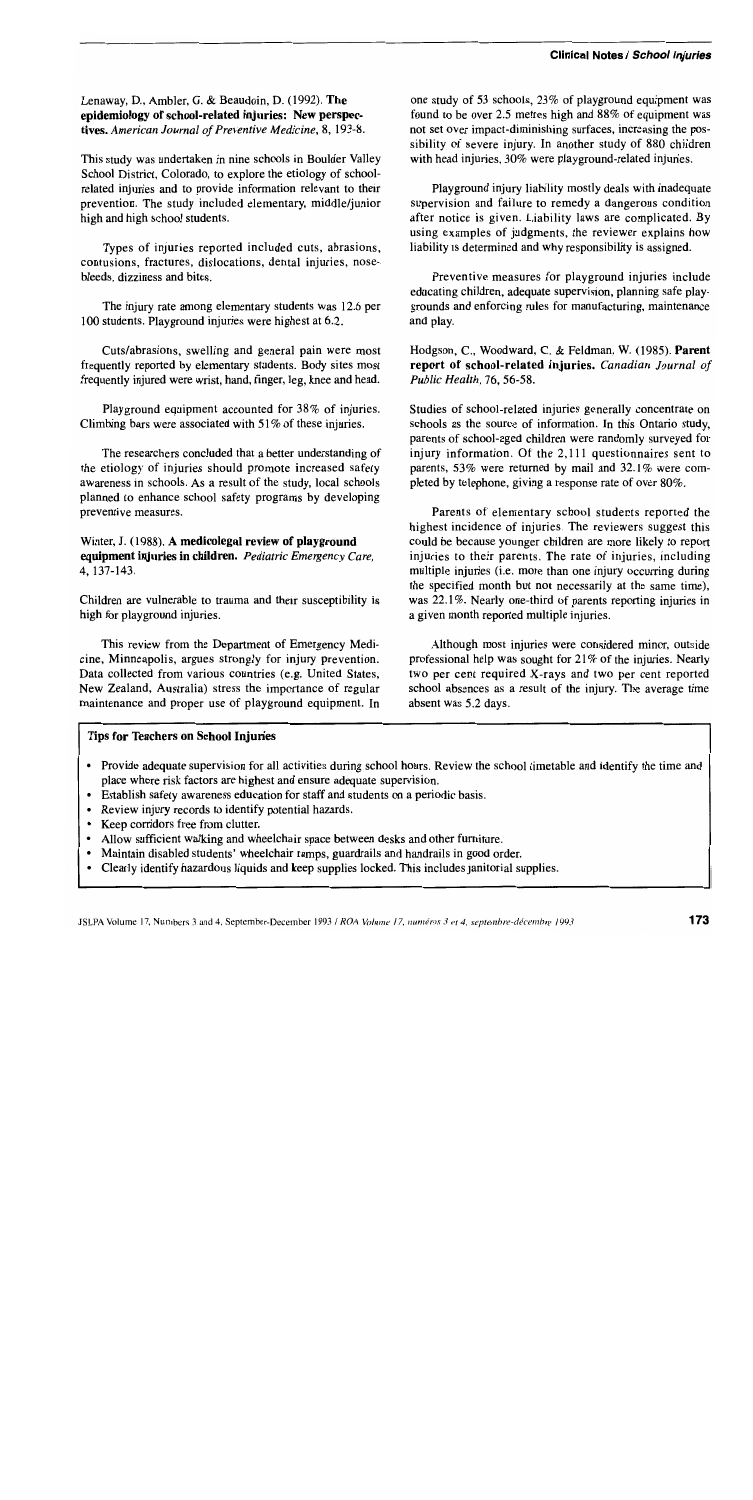#### Tips for Teachers on School Injuries (continued)

- Set hot water thermostats between  $45^{\circ}$ C and  $60^{\circ}$ C to avoid scalding injuries.
- Check electrical equipment regularly for frayed cords and cap electrical outlets when not in use.
- Ensure that students are instructed in the use of any equipment they are likely to handle.
- Provide safe alternatives to "horseplay" in classrooms, gymnasiums and on school grounds.
- Consider establishing a School Safety Committee with students, teachers, health nurse, administrators and parents.

## Tips for Parents on School Injuries

- Teach safety awareness at home by establishing and maintaining home safety rules.
- Install home playground equipment correctly. Make sure it is firmly anchored and set over grass and sand.
- Supervise young children at local playgrounds.
- Teach your child playground safety rules. Toddlers should not play on equipment designed for older children. They should not walk in front of swings or climb up a slide.
- Dress your child for play areas. Scarves. ties or long hair should be tucked safely inside jackets to avoid being caught in equipment.
- Discuss school safety awareness programs with your child.
- Take advantage of local programs in developing awareness of safety (Fire Department, Police, Red Cross, St. John's Ambulance Association).

# *Resources for Teachers, Parents, Health Professionals*

Canada Safety Council (1989). Let's look out for each other. *Playing safe* (pamphlet).

Canadian Red Cross Society (1988). *First aid* (booklet).

Canadian Red Cross Society (1988). *Child safe, a parent's guide to first aid and safety* (booklet).

Canadian Red Cross Society (1989). *Emergency child care for child care workers* (booklet).

Canadian Standards Association (1990). A *guideline on children's playspaces* and *equipment. CAN/CSA-Z614-M90.* 

Edmonton Board of Health (1992). Day care injuries. *Childhood Injury Control Newsletter.* 43, 1-2.

Elardo, R., Solomons, H. & Snider, B. (1987). An analysis of accidents at a day care centre. *American Orthopsychiatric Association.*  57,60-65.

Finn-Stevenson, M. & Stevenson, J. (1990). Child care as a site for injury prevention. *Children Today*. 19, 16-20, 32.

Infants and Toddler Safety Association. (1992). Grounds for concern. *Grow Safely.* 7, 1,4-5.

Lovell, P. & Harms, T. (1985). How can playgrounds be improved? *Young Children.* 3, 3-8.

St. John Ambulance. (1991). *First aid in children* (course supplement).

Steen, B. (1987). The early childhood playground. *An Outdoor Classroom.* Michigan: High/Scope Press.

Wallach, F. (1988). Are we teaching playground abuse? *Parks and Recreation.* 23-10, 34-36.

3Reprinted with permission from the *Alberta Child Development Newsletter,* Vol. I, No. 4, October 1992.

# **Enuresis (Bed Wetting)4**

Nocturnal enuresis (night bedwetting) results from lack of bladder control during sleep. It is natural in infants and children before the age of three. As the child develops, bladder control is achieved, first during waking hours, then during sleep. Most children are able to remain dry during sleep by the age of five to six years.

About 200,000 Canadian children over six years of age are enuretic. Enuresis is not fully understood. Causes are thought to include delayed neurological development of the system that controls the bladder; reduction of a hormone, vasopressin, which controls urine production; genetic (hereditary), small bladder capacity; and too deep sleep. About 2% of enuresis results from disease or physical abnormality such as diabetes mellitus or urinary tract infection.

Primary enuresis occurs when a child has never achieved night dryness. Secondary enuresis occurs when a child who has been dry reverts to bedwetting, and may result from illness or from some psychological reason. In this case, the underlying cause must be investigated.

Most children with primary enuresis grow out of it in time as their neurological systems develop. For some parents, enuresis is only a problem when out of the home (e.g., sleepovers and vacations), for others it is a source of stress.

Treatment for primary enuresis may include drug therapy (e.g., desmopressin, which reduces urine production); conditioning therapy (e.g., alarm signals that waken the child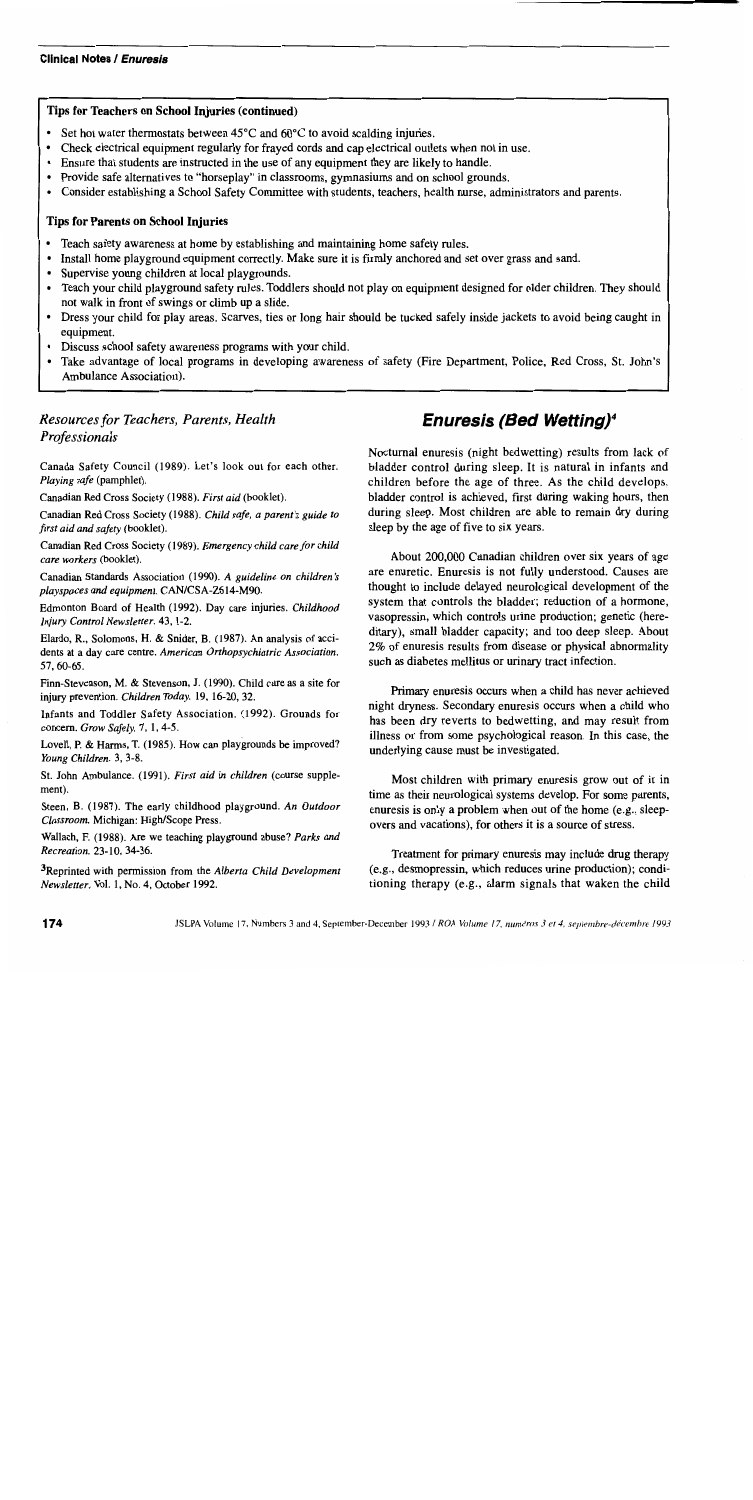when urine is released); motivational therapy (e.g., rewarding the child for dry nights); hypnotherapy; or a combination of therapies.

Stress and anxiety in the child and parents are often side effects of enuresis. The child may become withdrawn and lack confidence and self-esteem. This may be made worse by parents using punishment in an attempt to 'cure' the child. Others may have unrealistic expectations of the child. A major part of treatment is reassuring, counselling and educating the child and parents about enuresis. Just learning that he/she is not alone, that other children have the same problem, can make a difference to both child and parents. There are no 'quick cures' for enuresis and parents should be advised against using commercial products that offer instant results and are usually costly.

Nocturnal enuresis affects: • 1 in 6 five-year-olds • 1 in 14 seven-year-olds • 1 in 20 ten-year-olds

(Source: Pierce, 1980; Dobson. 1991)

# **Literature Review**

Schwartz, R.. & Hodson, G. (1989). Nocturnal enuresis. *Medicine: North America,* 4(2), 173-177.

This article from Halifax, Nova Scotia, describes the typical enuretic child as an otherwise healthy child with no urological or neurological problems. The authors discuss the need for a thorough history and physical examination prior to treatment. Treatments outlined include drug therapy (and possible side effects), alarm systems, motivational therapy and hypnosis. The effectiveness of these treatments is also discussed.

Family stress and tension result from enuresis and family counselling is a necessary part of treatment. In some cases, parents may require referral to another specialist, if only to show that there are no 'quick cures.' The authors also comment on how desperate parents may spend large amounts of money on unsubstantiated 'quick cure' commercial remedies.

Dobson, P. (1991). Bedwetting: Take a positive attitude. *Professional Care of Mother and Child,* 1(3), 108-109.

Research shows that night bedwetting has a pervasive effect on a child's self-image and self-confidence while night dryness in the same child improves self-confidence. This article from Bristol, England, states that because bedwetting is not openly discussed, the enuretic child may become withdrawn, lonely and isolated. It is important for an enuretic child to know that many children have the same problem.

In England, 23% of parents resort to punishment to stop bedwetting. Next to persistent crying, bedwetting is the most common reason for physical abuse injury to children. The author stresses the importance of providing counselling support and reassurance to the child and parents. She also suggests that parental support is more likely if the parents are encouraged to have a positive attitude toward the problem and the treatment. Treatment, she states, is a team effort of child, parents and medical advisor.

Various treatments such as drug therapy and alarm systems are also discussed.

Bradley, A. et al. (1991). Primary nocturnal enuresis: Current concepts about an old problem. *Pediatric Annals,*  20(5),246-255.

This article from Kansas, Missouri, gives a textbook presentation of enuresis. Causes (delayed neurological development, hormonal and genetic (hereditary) factors) and treatments (drug therapy, conditioning, motivational and alarm systems) are described in detail. The authors discuss various drugs used in treatment, their dosages, success rates and side effects.

The authors state that nocturnal enuresis is not 'socially acceptable' and it is this fact, rather than the actual bedwetting, that creates anxiety in the child and parents. The authors also discuss the importance of a thorough physical examination prior to treatment and stress the need for parent counselling and education as part of treatment.

| <b>Treatment Effectiveness</b> |         |           |                                               |                                             |  |
|--------------------------------|---------|-----------|-----------------------------------------------|---------------------------------------------|--|
|                                | Success | Relapse   | Side Effects                                  | <b>Benefits</b>                             |  |
| Tricyclic<br>Antidepressants   |         |           | Sibling<br>poisoning<br>Cardiac<br>arrhythmia | Effective<br>for<br>sleepovers<br>and camps |  |
| Desmopressin                   | $^{++}$ |           | Costly,<br>Dependency                         | (As above)<br>Rapid<br>response             |  |
| <b>Alarm Systems</b>           | $^{++}$ | $\ddot{}$ | Delayed<br>Response                           | Self-esteem                                 |  |
| Motivational<br>Therapy        | U       |           | Failure                                       | Patient<br>involve-<br>ment                 |  |